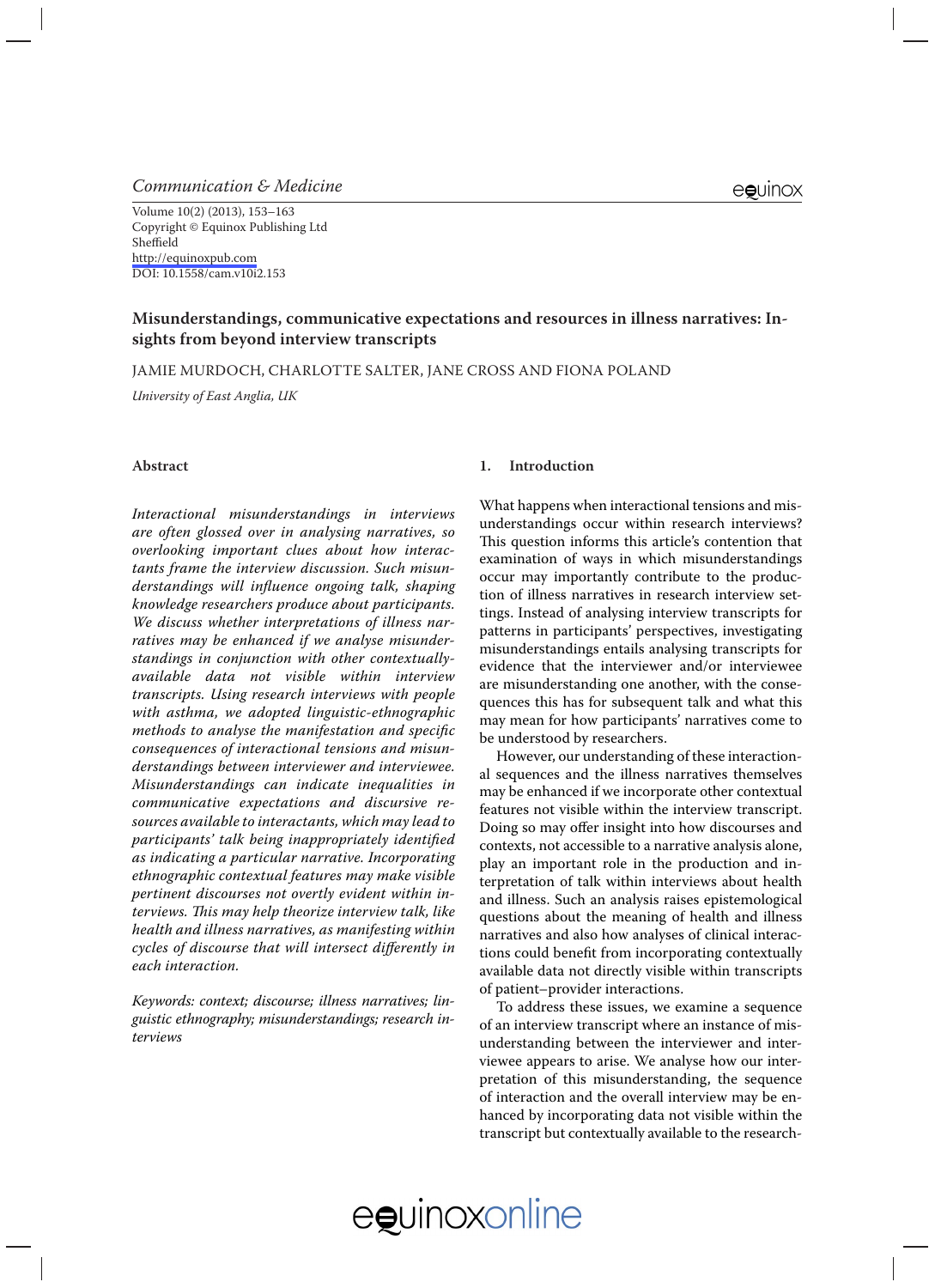ers. We conclude this analysis of misunderstandings by offering a theoretical framework which may help researchers conceptualize and identify features of context that shape talk within research interviews.

### **2. Literature review**

Qualitative research has provided extensive critical reflection on the production of illness narratives within interviews, including: unpicking how talk is shaped by roles constructed within the interview dynamic (Gwyn 2002); the performative nature of interviews (Denzin 2001); interactional dilemmas faced by interviewees on being asked questions about their health (Radley and Billig 1996); theoretical presuppositions of interviewers conducting and reporting research (Seale 1999); and analysing interviews as communicative events (Mishler 1991). Such reflection has highlighted how the research interview imposes communicative norms which are accepted or resisted by interviewees. There is, however, an absence of any systematic analysis of how *differences* in communicative expectations, interviewers' and interviewees' presuppositions, understanding of roles, and discursive resources shape ongoing talk produced about health and illness. Similarly, little attention has been paid to sequences of interaction within interviews where some kind of interviewer–interviewee interactional 'trouble' (Schegloff 1987) arises.

Briggs demonstrated how divergence in and lack of access to each interactant's presuppositions, goals and understanding of the purpose and meaning of research interviews and their communicative procedures are revealed through 'communicative blunders' (Briggs 1986: 39–60). Such blunders, he argues, manifest through confusion over contextual or indexical meanings and frequently occur in interviews. Alongside this is a transformative process whereby participants are asked questions which force them to artificially summarize and provide abstract meaning from everyday experiences, a process bearing little relation to the experience itself. Briggs demonstrated how talk within interviews may be influenced by resources interactants bring to interview settings, for example: linguistic resources (e.g. ability to use medical terminology); institutional resources (understanding of the format of research interviews, question–answer format); and bureaucratic resources (understanding of the functions of consent forms, patient information sheets). Briggs argued that researchers frequently fail to

recognize these processes and, as a consequence, the analyst often interprets talk of interviewees in ways which typically fit their own conceptualization of the interview and mask indexical meaning by asserting its content as 'real'. Talmy (2011) offers a similar argument by making a distinction between analytical approaches that aim to unpick the 'whats' or 'themes' of research interviews with those that examine the production of interviews, what he calls the 'hows.' By examining the 'hows' and not just the 'whats', Talmy shows how research interviews can be seen to be a site of production where themes are coconstructed by interviewer and interviewee, thereby questioning any sense that they accurately represent a reality beyond the interview setting.

 Research on clinical interactions has analysed how differences in patient–provider understanding affect communication within consultations (Barry *et al.* 2000; Britten *et al.* 2000; Roberts *et al.* 2005), highlighting how interactional misunderstandings may result in patients' perspectives not being voiced, potentially leading to confusion, misinformation and inappropriate treatment outcomes. Roberts *et al.* (2005) analysed primary care consultations in multilingual settings and identified interactional misunderstandings occurring whenever there is: insufficient understanding for both parties to continue; the illusion of understanding, only revealed as such later on; and where there are unresolved ambiguities. Roberts also identified interactional tensions as pertinent, which although not misunderstandings *per se*, display uncomfortable, disruptive or confusing moments. Misunderstandings may result from 'slips of the tongue' or use of medical jargon and potentially may be quickly resolved. However, misunderstandings may also result from inequalities in access to resources including phonetic, grammatical, metaphorical, bureaucratic, and institutional resources. Interactants' understanding of the meaning of an interaction and the talk within it therefore has consequences for how those interactions proceed. Gumperz (1999) analysed what Levinson (1997) referred to as the 'mini-tragedies' of institutional interactions, whereby misunderstandings have a cascading effect on interactions leading to individuals' communicative performances being interpreted and evaluated, not their abilities, preferences or lifeworld. Gumperz (1999) suggests that, in order to learn from interactional difficulties in institutional settings, we need to understand how interactants' communicative resources are activated within interactions and whether or not these resources are shared. The research interview presents a genre of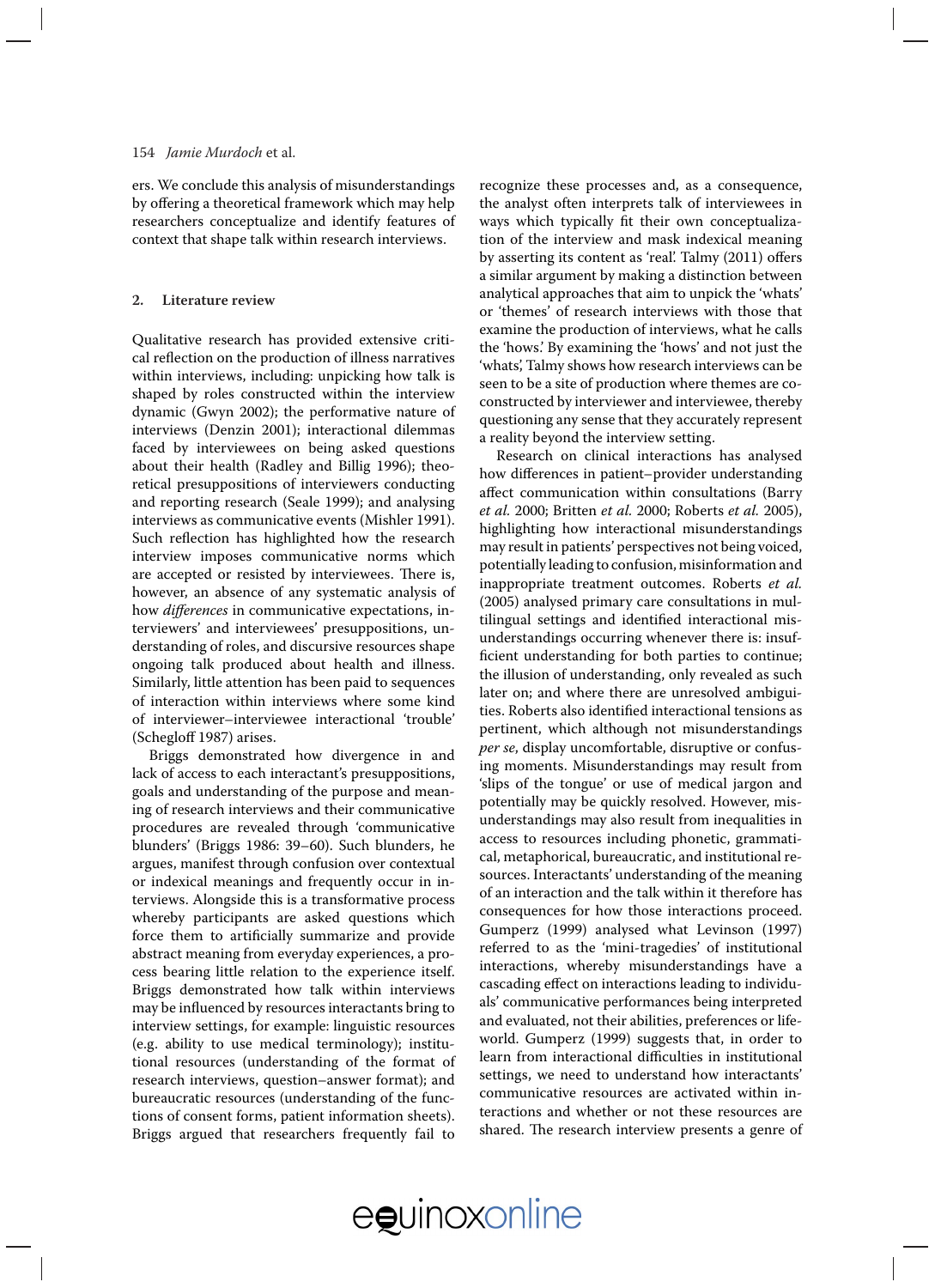interaction where 'mini-tragedies' are likely to occur, where researchers control the resources used to design, collect, analyse and report on the 'data' they have collected about research participants.

## *2.1. Analysing interview transcripts using ethnographically-available data*

Blommaert offers a set of conceptual tools to analyse the resources interactants bring to research interviews, and in doing so identifies the importance of looking beyond interview transcripts in his analysis of a different type of interview: the asylum interview (Blommaert 2005: 56–67). Blommaert examined ethnographic contextual features including: the linguistic resources asylum seekers brought to interviews; the 'text trajectories' of asylum seekers' stories, involving the shifting and recontexualization of their narratives into new formats across contexts; and data histories of how asylum interviews (and the researchers' own interviews) were gathered, recorded and treated by the analyst. Incorporating what Blommaert called 'forgotten contexts' enabled him to demonstrate that successful asylum interviews were not a result of applicants' accurate portrayal of their life circumstances, but, rather, their ability to mobilize the appropriate linguistic resources within the interaction. Blommaert argued that a purely textual analysis fails to account for these contexts because they are not features of single texts but of larger economies of communication and textualization. Whilst a very distinctive form of interaction and approach to health research interviews, his analysis clearly evidences features of context available for analysis external to the interview transcript which may have an important bearing on the knowledge produced about the people in our study.

Incorporating both linguistic and ethnographic features of context in our analysis of communication contrasts with the body of narrative analysis and Conversation Analysis (CA) literature on medical interviews. Such approaches typically focus solely on talk, oriented to by interactants, as organizing subsequent interactional sequences (Woofitt 2005). The purpose of presenting the data in this article is not to provide a summary of research findings, but to consider how a linguistic-ethnographic approach can enhance our understanding of interactional misunderstandings within research interviews. To do so, we will present a case example, using ethnographically-available data to understand interactional misunderstandings and tensions apparent within one interview with a person discussing their asthma. We use a linguistic-ethnographic approach to examine some examples of 'forgotten contexts', so as to make sense of 'communicative blunders' evident within this interview. We propose that such an analysis opens new possibilities for interpreting and reporting the talk provided by people within health research interviews.

### **3. The study**

The qualitative study described was undertaken in East Anglia, England, as part of a large randomized controlled trial called ELEVATE (Price et al. 2011),<sup>1</sup> which compared the clinical and cost effectiveness of different asthma medications. Qualitative study participants were recruited from those taking part in the ELEVATE study who were previously known to have been (or labelled as) non-adherent to prophylactic asthma treatment (n=54). The qualitative study (Murdoch *et al*. 2013) aimed to provide a critical counterpoint to social-cognitive approaches to how people take, or 'adhere' to prophylactic medications, using a variety of methods to examine the structuring and production of talk about asthma management and medicine-taking. The first author conducted face-to-face interviews with all those who consented  $(n=26)$  and a focus group in which findings from the interviews were shared with participants. In addition, texts on the causation and management of asthma were examined, to identify broader discourses of illness management. These included contemporary asthma guidelines, published literature on perceptions of asthma management, historical texts on the causes of asthma and the EL-EVATE study recruitment materials. For the present analysis we focus on the ELEVATE recruitment materials and the interview setting to identify which discourses and activities could be seen to surround the interview talk, before examining the interviews themselves.

## **4. Linguistic ethnography in an analysis of misunderstandings**

Linguistic ethnography (LE) has been described as a site of encounter for different disciplines to help resolve some common difficulties identified in the analysis of text and talk, particularly with regard to communication (Rampton *et al.* 2004). A central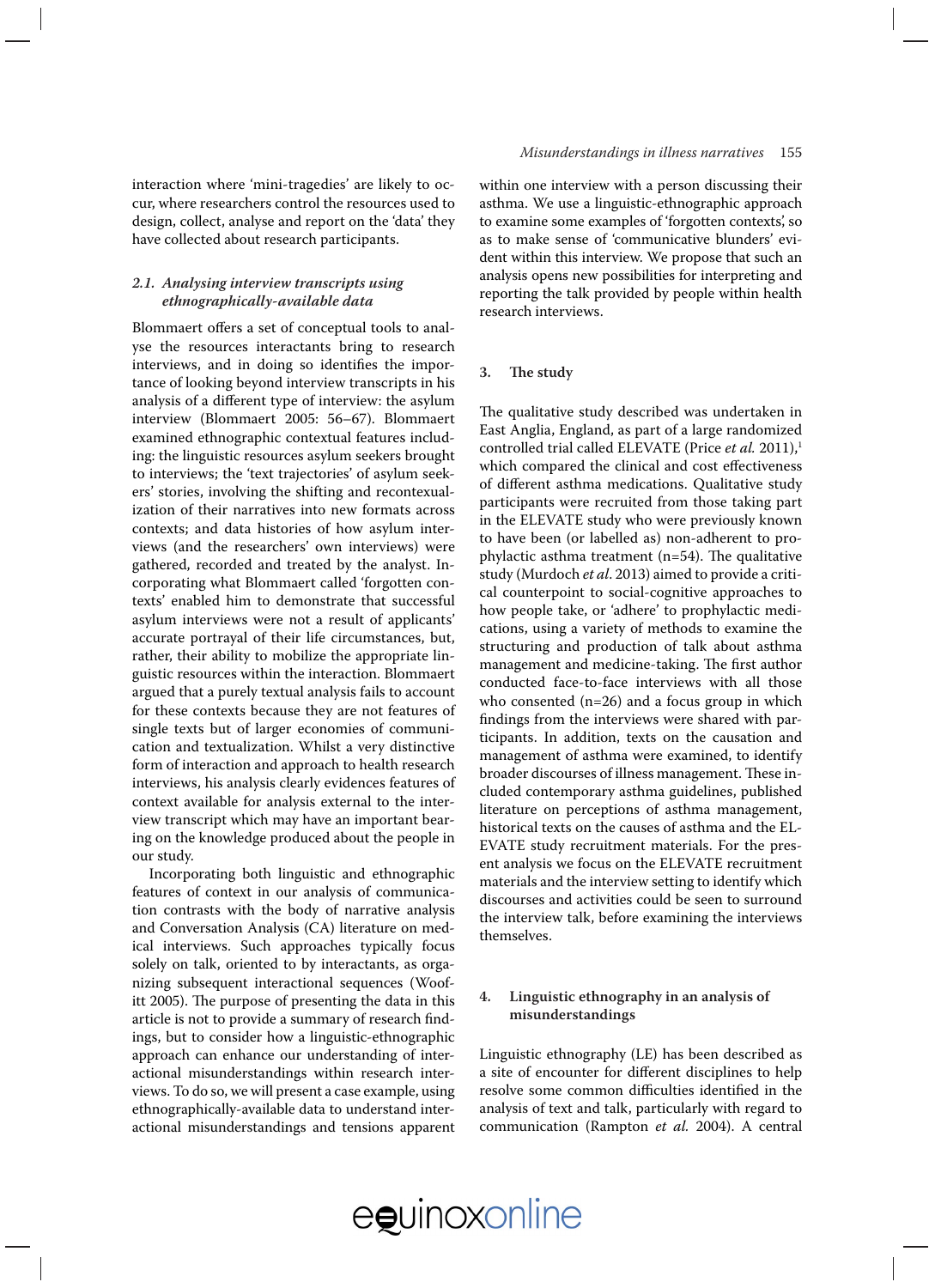area of difficulty lies in definitions of context, how context is investigated and what implications these issues have for how power can be seen to operate in text and talk. LE forums in which the analysis of communication has been explored have generally agreed that important contextual influences on communication can be seen as both ethnographic and linguistic, and that context should be investigated and not assumed. Adapting the elements of context set out by Harris and Rampton (2009) for this article's focus on interactional misunderstandings, context can be understood as:

- 1. the institutional and network relations amongst the interviewer and interviewee, and their recent histories of interaction;
- 2. the types of activity interviewer and interviewee are involved in and interactional arrangements;
- 3. the broader discourses, ideologies and moralites in play; and
- 4. the acts and utterances leading up to and immediately following interactional tensions and misunderstandings.

Each element of this contextual framework can be further conceptualized as interrelated in producing interview talk. Interviewer–interviewee relations and histories of interaction will inform the choice of discursive topics and activities of the interview. The activation of particular discourses within interviews, meaning systemic, culturally-circulated explanations (for example, illness management discourses) will influence both how interactants make sense of this kind of social activity and the ongoing sequences of interaction. This sense-making of faceto-face interactions is what Goffman referred to as the interactant's 'frames' of the norms, roles and communicative expectations of the interaction taking place: 'what it is that is going on here'(Goffman 1974: 8). We can therefore view interactants' framings of interactions as shaping ongoing talk according to the resources interactants have available and consider appropriate to deploy within the activity of the research interview.

 Tables 1, 2 and 3 below take the first three elements of context in an analysis of the contextual conditions which preceded this study's interviews. This analysis will then be used to examine the interview transcript for how these pre-textual conditions came to be recontextualized within the interview themselves, revealed through interactional tensions and misunderstandings.

Insight into these pre-textual identities, histories of interaction, activities of the interview and discourses in play illustrates the potential for research interviews to be open to inequalities in interactants'

Table 1. *Institutional and network relations, histories of interaction*

| Recent interactional history                                                          | To assess eligibility for the ELEVATE trial, each potential participant had to<br>complete two questionnaires and a symptom diary to determine their level<br>of asthma control and asthma quality of life. To be eligible, questionnaire<br>responses had to be scored as indicating the individual had 'inadequate control<br>of symptoms' and 'impaired asthma-related quality of life'. In addition, potential<br>participants undertook breathing tests to measure air flow rate. Nurses within<br>general practice assessed each individual patient's eligibility for ELEVATE using<br>this mixture of tools. The nurse then prescribed eligible participants a prophy-<br>lactic asthma medication to take on a daily basis.<br>Interviewees were selected from ELEVATE participants who had a history of<br>'non-adherence' to prophylactic asthma medications. They were then asked to<br>complete an adherence questionnaire prior to interview. The interviewer (first<br>author) was also a researcher on ELEVATE and known to participants through<br>participating on the main trial. |
|---------------------------------------------------------------------------------------|-----------------------------------------------------------------------------------------------------------------------------------------------------------------------------------------------------------------------------------------------------------------------------------------------------------------------------------------------------------------------------------------------------------------------------------------------------------------------------------------------------------------------------------------------------------------------------------------------------------------------------------------------------------------------------------------------------------------------------------------------------------------------------------------------------------------------------------------------------------------------------------------------------------------------------------------------------------------------------------------------------------------------------------------------------------------------------------------------------|
| Potential institutional identities<br>preceding interview (pre-textual<br>identities) | Interviewee: research participant; patient; person with (suffering from? living<br>with/diagnosed with/given the label of?) asthma; person with impaired qual-<br>ity of life and inadequate asthma control; person who is non-adherent to<br>medications.                                                                                                                                                                                                                                                                                                                                                                                                                                                                                                                                                                                                                                                                                                                                                                                                                                          |
|                                                                                       | Interviewer: researcher on ELEVATE trial/health research; expert on asthma;<br>healthcare worker; NHS representative; social scientist; student.                                                                                                                                                                                                                                                                                                                                                                                                                                                                                                                                                                                                                                                                                                                                                                                                                                                                                                                                                    |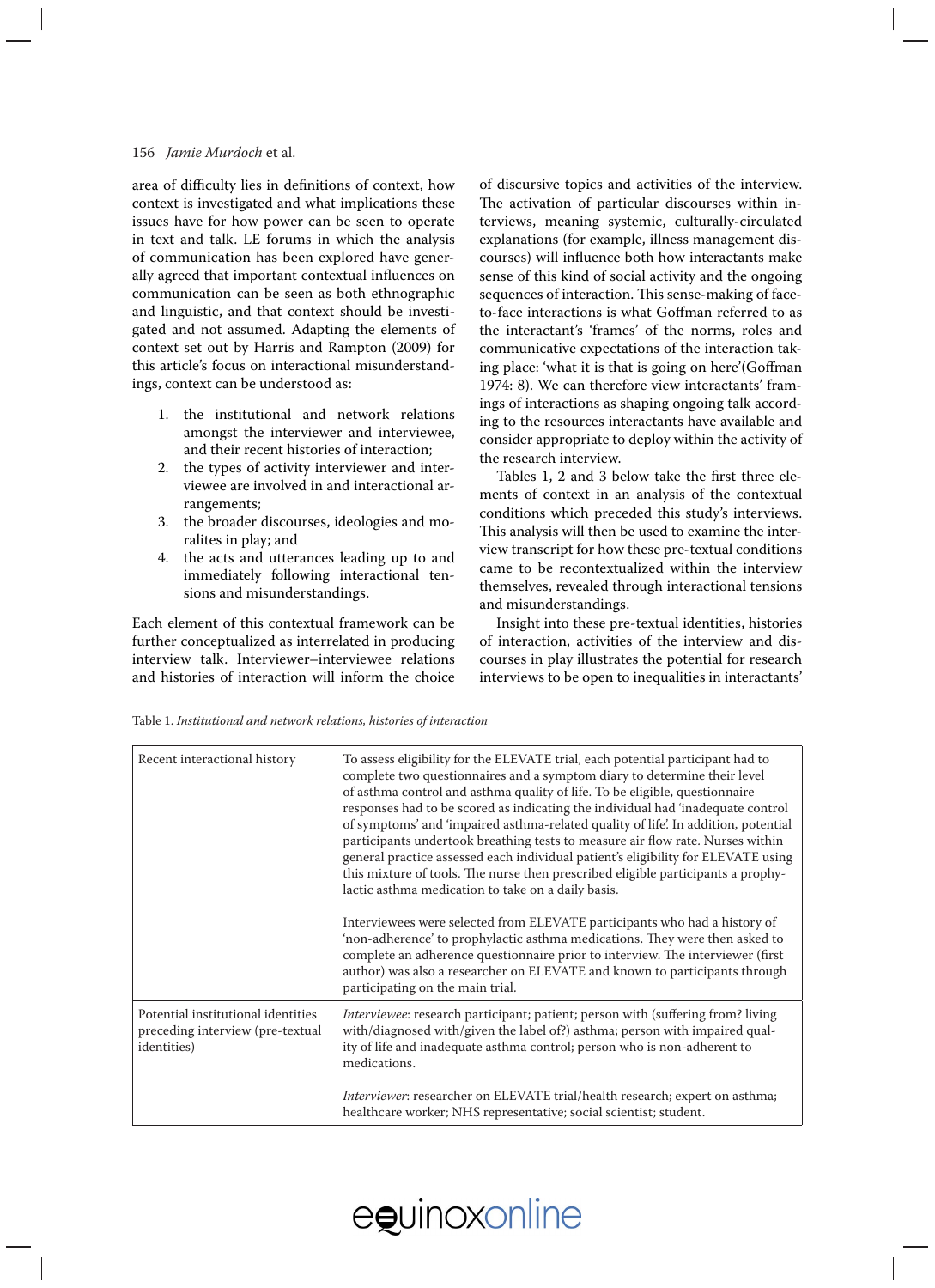| Main activity              | Interview about asthma management and medicine-taking. Standard inter-<br>view format of question-and-answer regulates interviewees' talk. Involves<br>series of sub-sequences: opening question from interview schedule; partici-<br>pant's narrative, interviewer providing listening confirmation cues; possible<br>clarification questions interrupting narrative; follow-up questions. |
|----------------------------|---------------------------------------------------------------------------------------------------------------------------------------------------------------------------------------------------------------------------------------------------------------------------------------------------------------------------------------------------------------------------------------------|
| Subsidiary activities      | Review of adherence questionnaire required short responses from interview-<br>ees, potentially blurring communicative expectations for interviewees.                                                                                                                                                                                                                                        |
| Interactional arrangements | One-to-one interaction utilizing focused questions directed at participant<br>about their asthma management. Location either in participant's home or<br>local GP surgery.                                                                                                                                                                                                                  |

Table 2. *Types of activity interviewer and interviewee involved in and interactional arrangements*

Table 3. *Broader discourses, ideologies and moralites in play*

| Constructing participants as moral<br>agents prior to interview | Pre-textual identities (Table 1) can be seen as embedded, institutionalized<br>categories implicitly constructed within the nurse consultations and process<br>of recruitment. The effect is arguably that research participants in this study<br>were constructed as 'moral agents' within a medical discourse of adherence.                                                                                                                                                                                               |
|-----------------------------------------------------------------|-----------------------------------------------------------------------------------------------------------------------------------------------------------------------------------------------------------------------------------------------------------------------------------------------------------------------------------------------------------------------------------------------------------------------------------------------------------------------------------------------------------------------------|
| Discourse of qualitative interviews<br>about health             | Researcher and participant had potentially very different understandings<br>about what 'research interviews' are about. Using the term 'interview' with<br>participants to describe the conversations taking place, imposed a set of con-<br>ventions on that situation, not only about who should ask the questions but<br>what sort of questions were to be asked, i.e. open-ended questions aimed at<br>eliciting narratives.<br>Interactional arrangements reproduced individualized discourse of asthma<br>management. |

understanding of what the interview may be about and how it should proceed. The issue is therefore how these elements of context helped organize the ongoing talk between the researcher and the participants. We can now turn to the fourth element of context, the acts and utterances surrounding interactional tensions and misunderstandings, for evidence of how one participant made sense of the interaction, how they framed the type of social activity taking place and how the talk produced was consequentially affected.

### *4.1. The circulation of a discourse of adherence to interviews about asthma management*

The interview excerpts presented here illustrate one example in which the discourse of adherence could be seen to be activated within an ongoing faceto-face interaction about the participant's asthma management. Two interview excerpts from the same interview, with Dawn (pseudonym), are presented (Excerpts 1a and 1b), because they provide an example of interactional misunderstandings and

tensions, revealing evidence of a divergence between interviewer's and interviewee's framing of the interaction. Dawn's interview also illustrates an issue common to several interviews where interviewees did not talk as the interviewer had expected, in that she did not provide a 'typical' illness narrative with lots of justification for her 'non-adherence' to asthma medications. In presenting excerpts from just one interview, we are not arguing that this was representative of our dataset, but as a means of demonstrating how to analyse interactional misunderstandings in conjunction with ethnographicallyavailable data. The two excerpts from the interview with Dawn revealed evidence of how the pre-textual conditions helped shape the interactional misunderstandings and tensions. Transcription is adapted from conversation analytic conventions (Atkinson and Drew 1979) to enable close scrutiny of the moments of misunderstanding (see Appendix).

Dawn (D) was in her 50s at the time of interview and had had asthma for 12 years. As with other interviews, the researcher sought to uncover tensions between Dawn's presentation of her asthma man-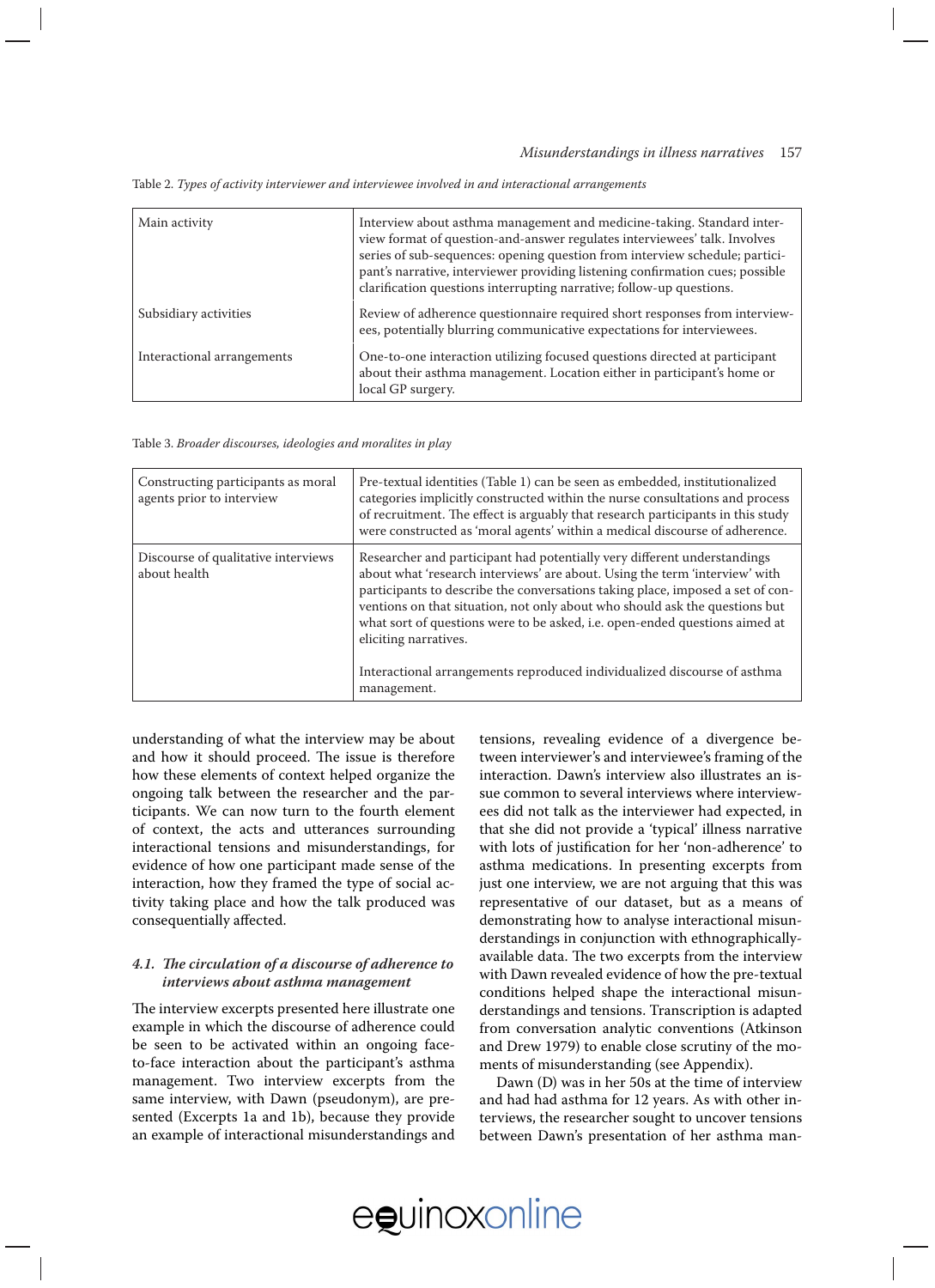agement and any advice she had received from her doctor or nurse. Excerpt 1a presents an attempt by the interviewer to go over earlier comments to pursue these points further because little such material had been obtained, despite there being a strong indication and assumption by the interviewer that tensions existed between Dawn's perspective and the medical perspective and that Dawn would orientate to this. Unlike other participant accounts seen in the wider body of the interview data, she did not appear to justify her asthma management using a range of rhetorical devices, but instead offered a much more straightforward explanation with few rhetorical devices.

**Excerpt 1a:** Interview with Dawn (J = interviewer)

- J: Did he how did he say you should use it over a long period of time cos you sort of mentioned did you mention to him that you stopped using it?
- D: Yes yeah (1) ahhh well he sort of (.) hhh ((sounding slightly exasperated)) I mean his advice is really that I should use it all the while and its totally down to me that I don't because his advice to me is to use it y'know most of the time but I mean I feel fine without it I don't really know why I need to use it because without using it I'm alright I don't get breathless or get any asthma symptoms
- J: And do do you actually share that view with him or
- D: Yes he know I stopped using it yes yeah spose he just you know he just said you know if I you know its up to you really (??) SO I I MEAN IF I'M IF I'M do have a bad attack alright I will start using it (1) for any reason um have a bad attack but normal run of the day things I don't I don't want to use it hh every day
- J: I'm just trying to understand why exactly heh heh ((slightly nervous laughter))
- D: WELL I I DON'T KNOW I THINK IT'S JUST AS I SAY ITS JUST THE THOUGHT OF TAKING IT EVERYDAY WHEN I DON'T REALLY FEEL I NEED IT
- J: ˚Okay that's fine˚…

We can see Dawn does display awareness of potential tension between her view and that of medicine with the use of the modal '*should*', perhaps triggered by J's own use of '*should*'. However, Dawn did not seem to manage this potential tension any further other than to say her doctor said she could do what she liked. Dawn seemed to avoid being too confrontational, with phrases which hedged her position – '*sort of*', '*yes he know…*' – and switched from a position that perhaps blamed herself for not following her doctor's instruction, '*down to me*', to one which was more empowering, '*up to me*'. There was little evidence Dawn was preoccupied with managing different moral positions in her talk about her asthma management despite being aware of potential tensions between her view and medicine's, instead simply asserting her view in a very clear voice.

Excerpt 1a can exemplify two interpretations of Dawn's account of her asthma management. The first is that Dawn's ability to justify her medicinetaking was perhaps constrained when she had to reproduce the voice of medicine (Mishler 1984), spoken through the voice of her doctor. However, unlike clinical consultations where the power of medicine can be interactionally analysed as embodied in the voice of the clinician (Mishler 1984), here it is reproduced through Dawn 'his advice really is…'. As a result, it is difficult to assess what talk is being restricted and by whom. A second interpretation, perhaps seen in conjunction with the first, could be that Dawn did not frame the discussion as a 'qualitative interview' with a social scientist (not an asthma expert) where participants are often expected to talk at length about experiences and viewpoints. If we consider the pre-textual conditions of the research interviews and how they might be manifested as misunderstandings and interactional tensions, then the evidence available enhances our interpretation of Dawn's talk.

The lack of rhetorical narrative deployed by Dawn in this sequence is evident, despite the interviewer providing a number of 'contextualization cues' (Gumperz 1999) to refer Dawn to a specific context. Contextualization cues are signals (verbal and otherwise) to indicate what context is being referred to within an interaction and which are relied upon in everyday interactions to interpret a speaker's intentions. Cues provide signals to indicate 'what it is that is going on here?', allowing interactants to frame the interaction. To do this, the interviewer's initial cue suggested a problem, rather than directly pointing out the issue that needed addressing. Phrases were deployed by the interviewer to highlight the specific context, using the modal verb '*should*' to activate the medical voice and '*did you mention*' to position Dawn's own previously iterated position. However, Dawn seemed exasperated by continued questioning on this point, perhaps because she felt she had already provided an answer and had nothing to add, or did not appreciate the point about her asthma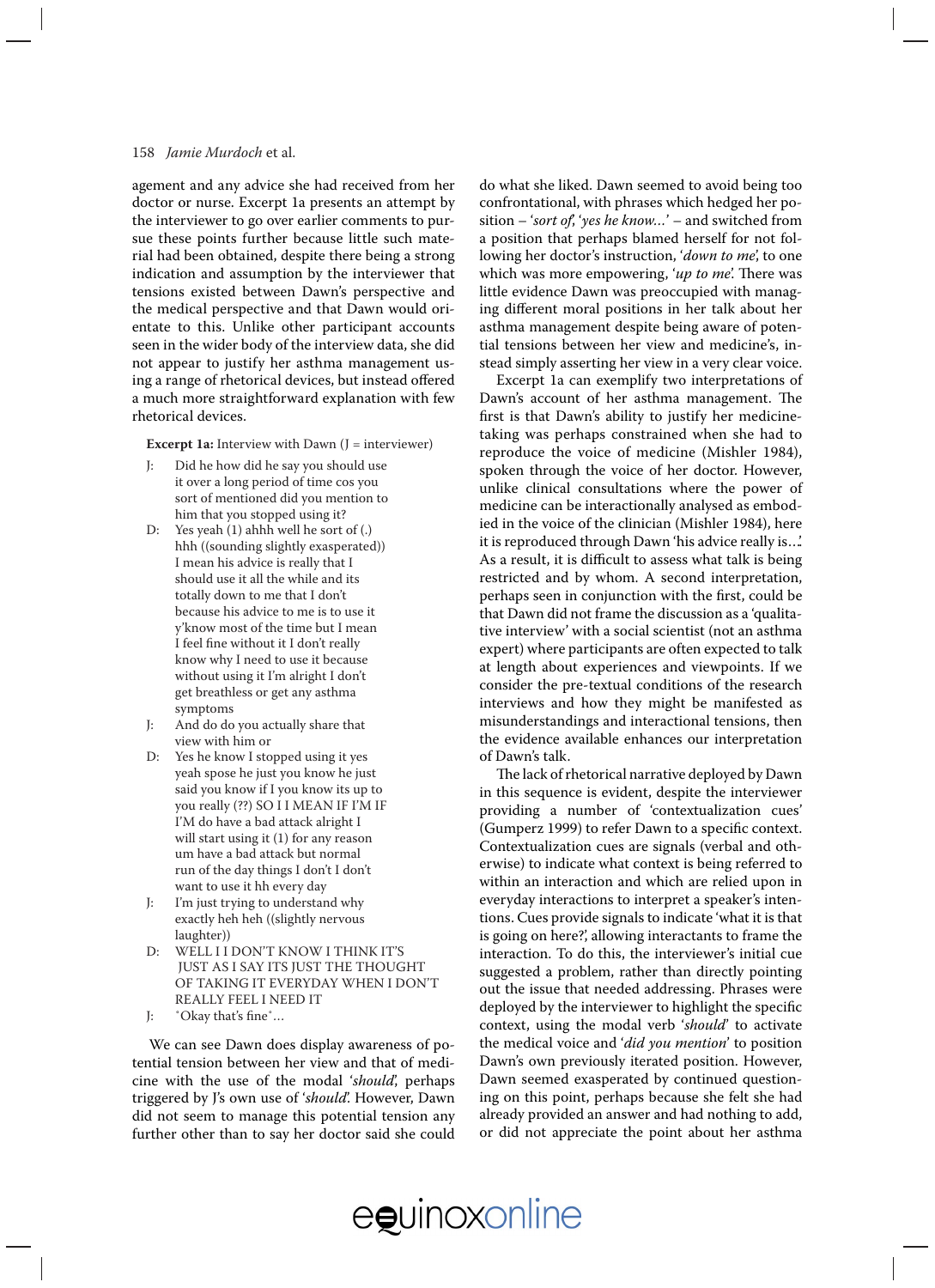management the interviewer was trying to get at. This appeared to be an insufficient response for the interviewer, as he subsequently attempted to get the response required with a further contextualization cue, '*do you actually share that view with him*'. However, Dawn still did not address the issue, of her and the doctor having different views, in a way that appeared satisfactory for the interviewer. As a result, another bid for information was made, '*I'm just trying to understand why exactly heh heh*', with nervous laughter suggesting the interactional tension was increasing. Dawn then stated very loudly her position, but only after saying '*I DON'T KNOW*', again suggesting she did not see the point being sought. This appeared to demonstrate increasing pressure for Dawn to say something assertive about her view, which led to an immediate let-up by the interviewer, '*˚Okay that's fine˚*'. This signalled a different contextualization cue, that J would stop asking this question and they were now moving to another topic. Although Dawn provided a clear reason for not wanting to take the brown inhaler, spoken in a louder tone, her lack of elaboration was not what the interviewer was expecting or, apparently, hoping for. Whilst we can see a moral discourse of adherence being orientated to by Dawn, her lack of rhetoric suggested she was unable to access or utilize the particular discursive framework of asthma management the interviewer was constructing within the interaction, summed up towards the end of the interview in the following Excerpt 1b:

**Excerpt 1b:** Interview with Dawn (J = interviewer)

- D: SORRY I'M NOT VERY HE(h)LPFUL<br>I: NO YOU ARE NO NO WHAT I WAN
- J: NO YOU ARE NO NO WHAT I WANT TO DO is understand your point of view.

What is being proposed is that health and illness narratives may be regulated by the ongoing interactional sequences but also by interactants' possession or absence of particular sets of linguistic resources: in Dawn's case the interviewer's expectations of what qualitative interviews are about, how participants have been framed through their participation in an asthma study, and how health research and researchers persist with a dominant epistemology that says we can and must understand an individual patient's position on medicine-taking. Here the participant is demonstrating she does not have access to these resources and, consequentially, her explanation is open to being interpreted according to how she performs this interactional task rather than how she actually manages her asthma. Dawn's response suggested she was unable to respond to the interviewer's cues, and her lack of access to or use of

### *Misunderstandings in illness narratives* 159

these contextual resources resulted in very different interactional sequences from that which appeared more usual in the wider body of interviews. This suggested that interviewees in this study were likely to engage with the pre-textual conditions within interviews in a number of ways, appearing to play a key role in influencing whether participants justified their medicine-taking.

 However, the limitations of this analysis clearly lie in pointing to discourses whose influence on interactions is open to interpretation, and not, as proponents of CA might argue (Maynard 2003), set within the 'hard evidence' of participants' orientations to ongoing talk. Strengthening such interpretations therefore requires doing more to address an ethnographic context beyond describing the research setting or identifying pre-textual discourses. The focus group designed in this study was an exercise in constructing different interactional conditions in order to obtain different evidence of how participants talked about asthma management, and this evidence has been discussed elsewhere (Murdoch *et al.* 2010). However, it is worth drawing briefly on these data to highlight how the interviewer's pre-textual identity of 'asthma expert' was revealed and reframed through the process of interaction within the focus group. This provides further evidence, from a different set of interactional conditions, of how institutional roles, pretextual discourses and identities circulate to play a central role in the kind of talk produced within research interactions. Excerpt 2 is taken from the focus group, in which participants, who had previously been interviewed, discussed findings from those interviews. The focus group facilitator, J, reminded participants prior to the interviews and focus group that he was not medically trained. J refrained from participating in the focus group discussion, to orchestrate a different interactional dynamic and to elicit different talk about asthma management from that obtained within the faceto-face interviews.

**Excerpt 2:** Focus group  $(P =$  participant;  $J =$  facilitator)

- P5: I thought that um I was expecting you to inform us of all the er
- P2: yeah
- P5: all the things we should and shouldn't be doing
- P2: yeah<br>I: what

J: what gave you that impression heh heh heh

- P1: we thought you were an expert
- J: what do you think now?
- P1: Not sure heh heh heh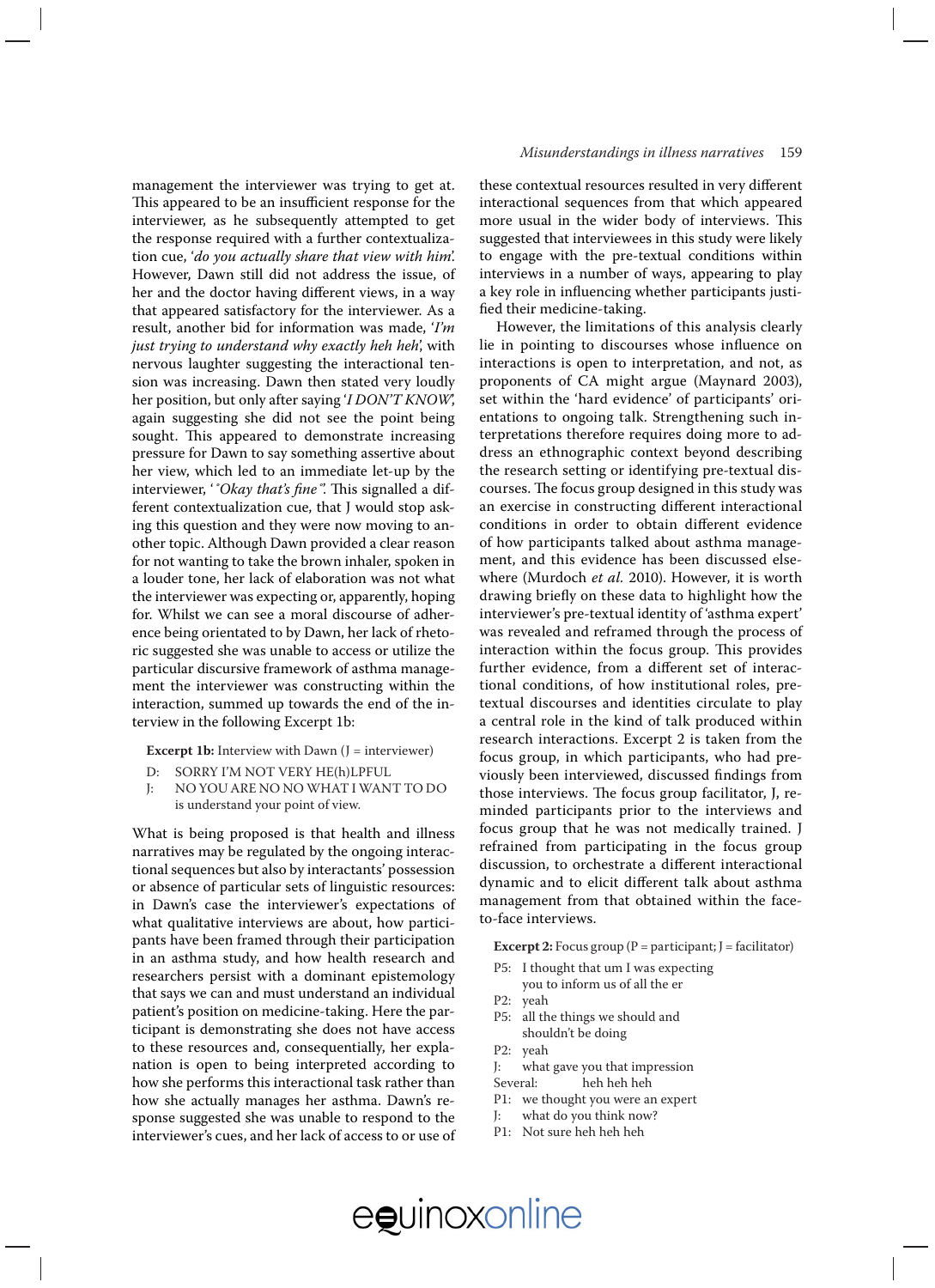Given the initial context in which J met participants for interviews (a health researcher working on EL-EVATE, in which they were participating) it is not surprising that, despite informing them to the contrary, participants continued to frame J as an asthma expert until his (lack of) interactional involvement suggested otherwise. This reframing of the researcher was reflected in a shift in the group discussion, away from upholding medical discourses of illness management to participants voicing concerns about presenting an asthma diagnosis in public, safe limits on medicine-use and the quality of care they had received (Murdoch *et al.* 2010). This further emphasized how research methods used to elicit health and illness narratives are organized not only by how interactions proceed but by the contextual conditions surrounding their implementation.

### **5. Discussion**

Eliciting individual health narratives through research interviews has been shown as a useful technique to gain insight into the worlds of people living with different conditions. In doing so, researchers have often identified samples of people 'living with illness X' or 'doing behaviour Y' and subsequently have treated interview transcripts as a coherent data set in which individual narratives can be coded and used to develop analytical categories specifically to reflect those illness experiences. However, the findings presented in this article illustrate that interpreting health and illness narratives also requires us to attend to those sequences of research interviews where interactional tensions and misunderstandings manifest between interviewer and participant. Such sequences are evident where the interviewer or participant responds to the other's contextualization cues in unexpected ways. These are not necessarily well-articulated, explicit statements, but, instead, may be discursive tokens tentatively proffered to influence the interaction, in which nuanced hints and hesitations indicate how the speaker negotiates the intricacies of the interviewer–interviewee dynamic. Where the interviewee provides 'unexpected talk', subsequent attempts may be made by the interviewer to 'reframe' the interviewee's understanding of the discussion taking place. The relative success of these attempts will affect the direction the interaction takes within the interview. Similarly, when the interviewer inadvertently mimics the medical interaction, it is perhaps unsurprising if the interviewee responds in a patient role.

 Tensions and misunderstandings can therefore provide insight into the interactant's different framings, enabling researchers to contextualize narratives more precisely to participants' understanding of the interaction taking place. Participants may provide lengthy narratives for a number of reasons, including framing the interview as an opportunity to share experiences and as a genre of social interaction where talking at length is expected. As Radley and Billig (1996) argue, and as identified in this study's findings (Murdoch 2010), participants may also frame interviews as an interrogation of their illness management, leading to lengthy justifications of behaviour. However, while people with chronic illness may be used to discussing their illness with health professionals, the communicative expectations of the research interview are likely to be a much less usual occurrence in the everyday lives of many interviewees. Similarly, if the interviewer (inadvertently) reproduces many of the prerequisites and communicative expectations of medical interviews in the research interview, this can encourage interviewees to treat the interview like a clinical discussion with a health professional.

 Research interviews, while having well-defined boundaries and definitions from an academic perspective, may be less than clear to participants. As Mishler (1991) points out, discussion topics, researcher and participant agendas, backgrounds, experience and roles are potentially unclear, leading to different interpretations of researchers' questions. The production of talk within interviews is influenced by these different participant framings, which will affect interviewees' consideration of which linguistic resources they will see as pertinent to deploy from the repertoire of resources available to them. Sarangi (2003) emphasizes this point further by arguing that although participants may initially frame the interview and themselves in institutionallysanctioned interviewer–interviewee role identities, these frames are unlikely to be maintained throughout the interview, and instead participants attempt to negotiate alignments across and within different institutional, professional and lifeworld frames.

Despite researchers' best endeavours to inform participants about the aims of the research, interviewer and participant framings of the interaction may differ. Yet it will still be the interviewer who sets the normative expectations of 'a person with illness who is discussing health, illness and medications'. The production of talk within interviews, in this case talk justifying medicine-taking, is therefore intimately connected to participants'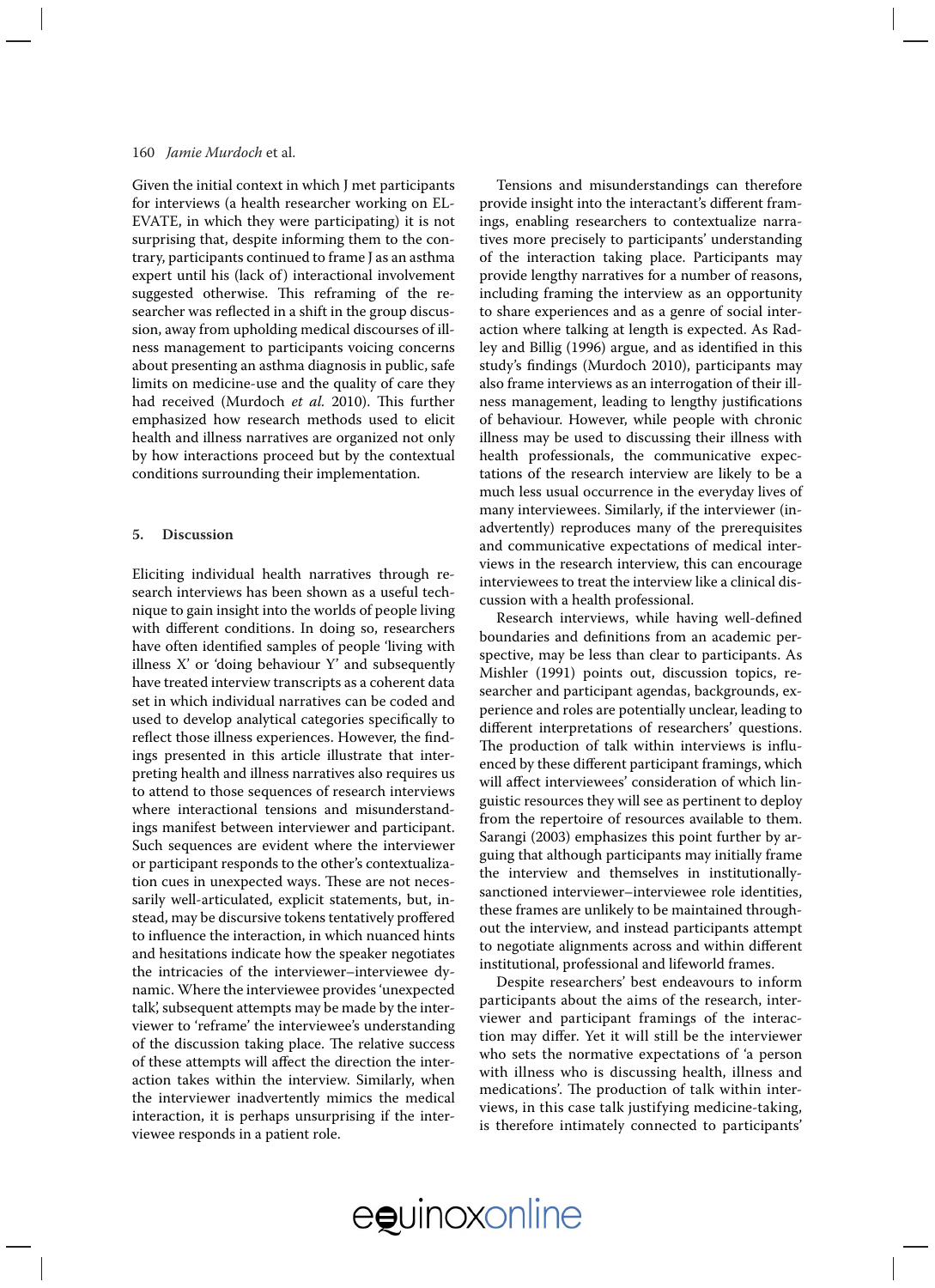ability and inclination to access the framings and resources the interviewer possesses and attempts to activate within the interaction. Analysing tensions and misunderstandings demonstrates how researchers need to confront the challenge of understanding how these resources shape interview talk. This challenge can be better addressed if additional contextual data can be drawn on to strengthen our interpretations of participants' framings manifested in transcripts. These data can be found by examining linguistic and ethnographic contextual features of interviews, both prior to and also observable within the interview setting itself. If this is the case, the interview narrative must be treated as more deeply embedded within social-historical space than is shown in analysing the text of transcripts alone. This issue has particular implications for conversation analyses of clinical consultations, which typically focus on the organization of interaction as mediating the construction of patients, for example as 'compliant' (Lutfey 2004). The data presented here suggest, rather, that there may be discourses in place which are external to clinical interactions but which may also play a role in shaping clinicians' categorizations of patients, patients' framings of required responses and, potentially therefore, subsequent decisions about treatment.

This broader view of the relevant analytical context is what Rampton *et al.* (2004) referred to as 'opening linguistics up' to incorporate ethnographic features of context not accessible within interactional data, a point also argued by Cicourel (1992). The value of accounting for ethnographic features of context is particularly evident when interactants do not appear to be performing as they 'ought to' within the particular discursive framework set up for the research interviews taking place and the meaning of what the person's talk represents is then seen to be open to question. In contrast to those interviewees who do provide the health narrative expected by the interviewer, these interviews may display misunderstandings that betray an absence of discourses having circulated evenly and been successfully activated within the interview interaction. Scollon and Scollon (2004) provide a useful theoretical framework which can help conceptualize this intersection of discourse, interactants and the genre of the research interview, in what they call a nexus of three components of social action: individuals' 'historical bodies'; 'discourses in place'; and the 'interaction order'. In the case of research interviews about health, the historical body will refer to the interactants' goals, purposes for participating in the interview, experience of taking part in

### *Misunderstandings in illness narratives* 161

such discussions and the history and experiences of the interactants with regard to the health topic under discussion. The interactants will select from all available discourses in place to carry out the interview those which they consider relevant for the discussion, whilst ignoring others. In the case of the study reported here, the interviewer and interviewee were therefore likely to discuss the interviewee's role in managing asthma but were unlikely to select and discuss the interviewer's physical appearance or the design of the room in which the interview took place. Finally, the research interview is designed with a particular interaction order in mind (whether effectively implemented or not); it is the researcher who asks questions, and not the interviewee, who is expected to talk at length about themselves. There is therefore a unique nexus between the historical bodies of the interactants, the discourses in place and the interaction order of the research interview. The data presented in this article suggests that interviewers and interviewees only make explicit some aspects of these components of social action, while other components (e.g. interactional arrangements) not manifested in transcripts will nonetheless shape the production of narratives in ways that will affect our interpretation of the participants' talk. The task for researchers in conducting an analysis of narrative is therefore to tease out both visible and invisible contextual features of social action for how they intersect and produce the narratives we analyse as a result.

### **Note**

1. The study was approved by the Eastern Multi Centre Research ethics committee and local ethics and research governance committees. Signed informed consent was given by each participant.

#### **Appendix: Transcription conventions**

J: Denotes speech of first author.<br>Underlining Signals vocal emphasis; extent Signals vocal emphasis; extent of underlining within individual words locates emphasis. °I know it,° 'Degree' signs enclose quieter speech (i.e., hearably produced as quieter, not just someone distant). (1) Numbers in round brackets measure pauses in seconds, placed on new line if not assigned to a speaker.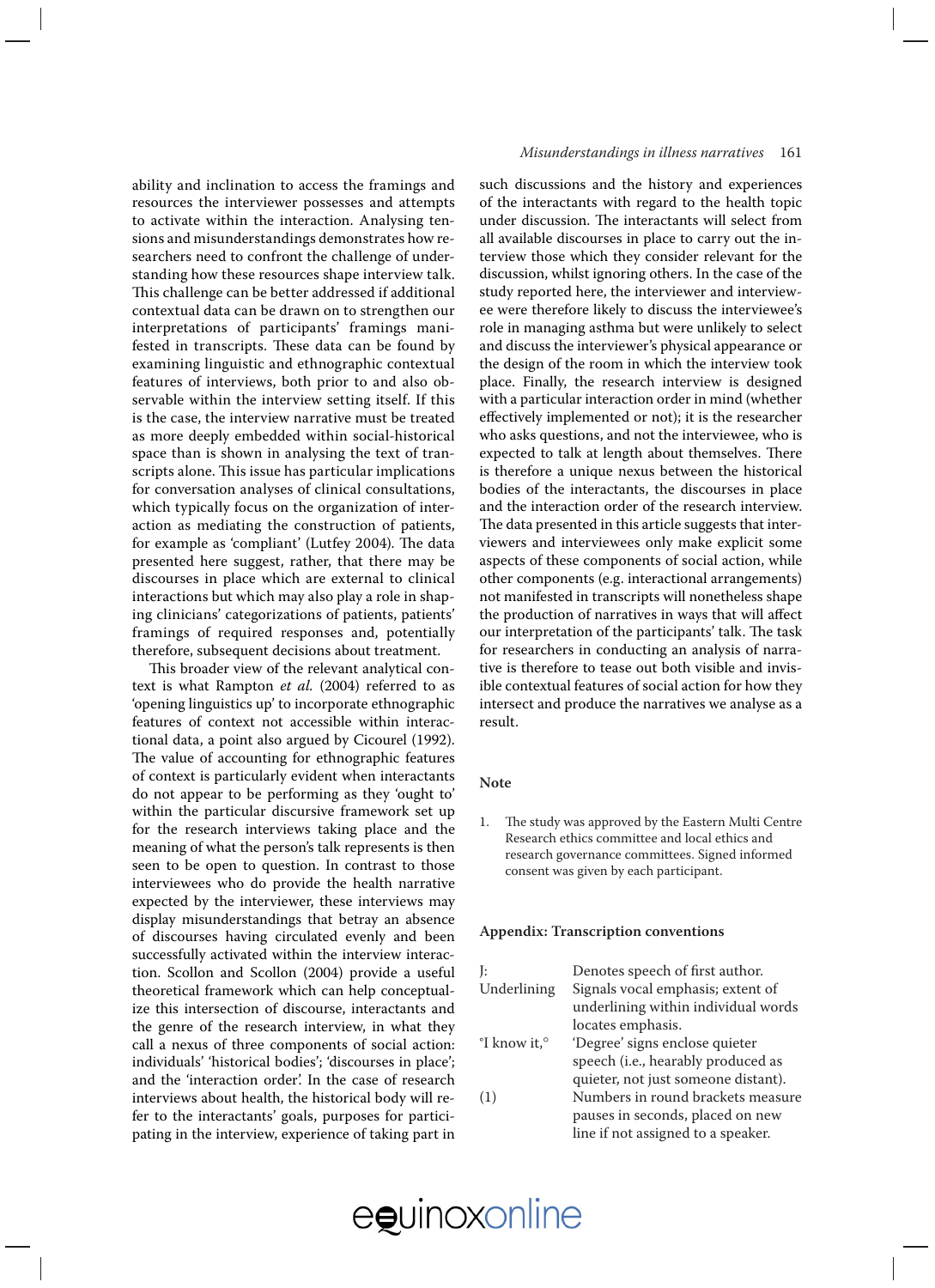| $\left( .\right)$ | A micropause, hearable but too       |
|-------------------|--------------------------------------|
|                   | short to measure.                    |
| ((text)           | Additional comments from tran-       |
|                   | scriber, e.g. context or intonation. |
| (?)               | Inaudible speech on tape with guess  |
|                   | as to what was said.                 |
| heh heh           | Voiced laughter.                     |
| sto(h)p(i(h)t)    | Laughter within speech signalled by  |
|                   | h's in round brackets.               |

### **References**

- Atkinson, J. M. and Drew, P. (1979) *Order in Court: The Organization of Verbal Interaction in Judicial Settings*. London: Macmillan.
- Barry, C. A., Bradley, C. P., Britten, N., Stevenson, F. A. and Barber, N. (2000) Patients' unvoiced agendas in general practice consultations: Qualitative study. *British Medical Journal* 320 (7244): 1246–1250. [http://dx.doi.org/](http://dx.doi.org/10.1136/bmj.320.7244.1246) [10.1136/bmj.320.7244.1246](http://dx.doi.org/10.1136/bmj.320.7244.1246)
- Blommaert, J. (2005) *Discourse: Key Topics in Sociolinguistics,* 56*–*57. Cambridge, UK: Cambridge University Press.
- Briggs, C. L. (1986) *Learning How to Ask: A Sociolinguistic Appraisal of the Role of the Interview in Social Science Research*. Cambridge, UK: Cambridge University Press. <http://dx.doi.org/10.1017/CBO9781139165990>
- Britten, N., Stevenson, F. A., Barry, C. A., Barber, N. and Bradley, C. P. (2000) Misunderstandings in prescribing decisions in general practice: Qualitative study. *British Medical Journal* 320 (7233): 484–488. [http://dx.doi.org/](http://dx.doi.org/10.1136/bmj.320.7233.484) [10.1136/bmj.320.7233.484](http://dx.doi.org/10.1136/bmj.320.7233.484)
- Cicourel, A. V. (1992) The interpenetration of communicative contexts: Examples from medical encounters. In A. Duranti and C. Goodwin (eds) *Rethinking Context: Language as an Interactive Phenomenon*, 291–310. Cambridge, UK: Cambridge University Press.
- Denzin, N. K. (2001) The reflexive interview and a performative social science. *Qualitative Research* 1 (1): 23–46.<http://dx.doi.org/10.1177/146879410100100102>
- Goffman, E. (1974) *Frame Analysis.* Boston: Northeastern University Press.
- Gumperz, J. L. (1999) On interactional sociolinguistic method. In S. Sarangi and C. Roberts (eds) *Talk, Work and Institutional Order: Discourse in Medical, Mediation and Management Settings,* 453–471. Berlin: Mouton De Gruyter.
- Gwyn, R. (2002) *Communicating Health and Illness*. London: Sage.
- Harris, R. and Rampton, B. (2009) Ethnicities without guarantees: An empirical approach. In M. Wetherell (ed.) *Identity in the 21st Century: New Trends in Changing Times,* 95–119. Basingstoke: Palgrave Macmillan.
- Levinson, S. (1997) Contextualizing contextualization cues. In S. Eerdmans, C. L. Prevignano and P. J. Thibault (eds) *Discussing Communication Analysis 1: John Gumperz*, 24–30. Lausanne: Beta Press.
- Lutfey, K. E. (2004) Assessment, objectivity and interaction: The case of patient compliance with medical treatment regimens. *Social Psychology Quarterly* 67 (4): 343–368. <http://dx.doi.org/10.1177/019027250406700402>
- Maynard, D. (2003) *Bad News, Good News: Conversational Order in Everyday Talk and Clinical Settings.* Chicago: University of Chicago Press.
- Mishler, E. G. (1984) *The Discourse of Medicine: Dialectics of Medical Interviews*. Norwood, NJ: Ablex.
- Mishler, E. G. (1991) *Research Interviewing: Context and Narrative*. Cambridge, MA: Harvard University Press.
- Murdoch, J. (2010) *The Discursive Construction of Prophylactic Medicine Taking for People with Asthma: Interactional Issues and Moral Discourses*. Unpublished doctoral dissertation, University of East Anglia, Norwich.
- Murdoch, J., Poland, F. and Salter, C. (2010) Interactional contexts in a data-sharing focus group. *Qualitative Health Research* 20 (5): 582–594. [http://dx.doi.org/10.](http://dx.doi.org/10.1177/1049732310361612) [1177/1049732310361612](http://dx.doi.org/10.1177/1049732310361612)
- Murdoch, J., Salter, C., Cross, J. and Poland, F. (2013) Resisting medications: Moral discourses and performances in illness narratives. *Sociology of Health & Illness* 35 (3): 449–464. [http://dx.doi.org/10.1111/j.1467-9566.2012.](http://dx.doi.org/10.1111/j.1467-9566.2012.01499.x) [01499.x](http://dx.doi.org/10.1111/j.1467-9566.2012.01499.x)
- Price, D., Musgrave, S. D., Shepstone, L., Hillyer, E. V., Sims, E. J., Gilbert, R. F., Juniper, E. F., Ayres, J. G., Kemp, L., Blyth, A., Wilson, E. C., Wolfe, S., Freeman, D., Mugford, H. M., Murdoch, J. and Harvey, I. (2011) Leukotriene antagonists as first-line or add-on asthma-controller therapy. *New England Journal of Medicine* 364 (18): 1695–1707.<http://dx.doi.org/10.1056/NEJMoa1010846>
- Radley, A. and Billig, M. (1996) Accounts of health and illness: Dilemmas and representations. *Sociology of Health & Illness* 18 (2): 220–240. [http://dx.doi.org/10.](http://dx.doi.org/10.1111/1467-9566.ep10934984) [1111/1467-9566.ep10934984](http://dx.doi.org/10.1111/1467-9566.ep10934984)
- Rampton, B. K., Tusting, K., Maybin, J., Barwell, R., Creese, A. and Lytra, V. (2004) UK Linguistic Ethnography: A discussion paper. http://www.lancaster.ac.uk/fss/ organisations/lingethn/documents/discussion\_paper\_ jan\_05.pdf
- Roberts, C., Moss, B., Wass, V., Sarangi, S. and Jones, R. (2005) Misunderstandings: A qualitative study of primary care consultations in multilingual settings, and educational implications. *Medical Education* 39 (5): 465–475. [http://dx.doi.org/10.1111/j.1365-2929.2005.](http://dx.doi.org/10.1111/j.1365-2929.2005.02121.x) [02121.x](http://dx.doi.org/10.1111/j.1365-2929.2005.02121.x)
- Sarangi, S. (2003) Institutional, professional, and lifeworld frames in interview talk. In H. Van den Berg, M. Wetherell and H. Houtkoop-Steenstra (eds) *Analyzing Race Talk: Multidisciplinary Perspectives on the Research Interview,* 64–84. Cambridge, UK: Cambridge University Press.
- Schegloff, E. (1987) Some sources of understanding in talk-in interaction. *Linguistics* 25 (1): 201–218. [http://](http://dx.doi.org/10.1515/ling.1987.25.1.201) [dx.doi.org/10.1515/ling.1987.25.1.201](http://dx.doi.org/10.1515/ling.1987.25.1.201)
- Scollon, R. and Scollon, S. W. (2004) *Nexus Analysis: Discourse and the Emerging Internet*. New York and London: Routledge.
- Seale, C. (1999) *The Quality of Qualitative Research*. London: Sage.